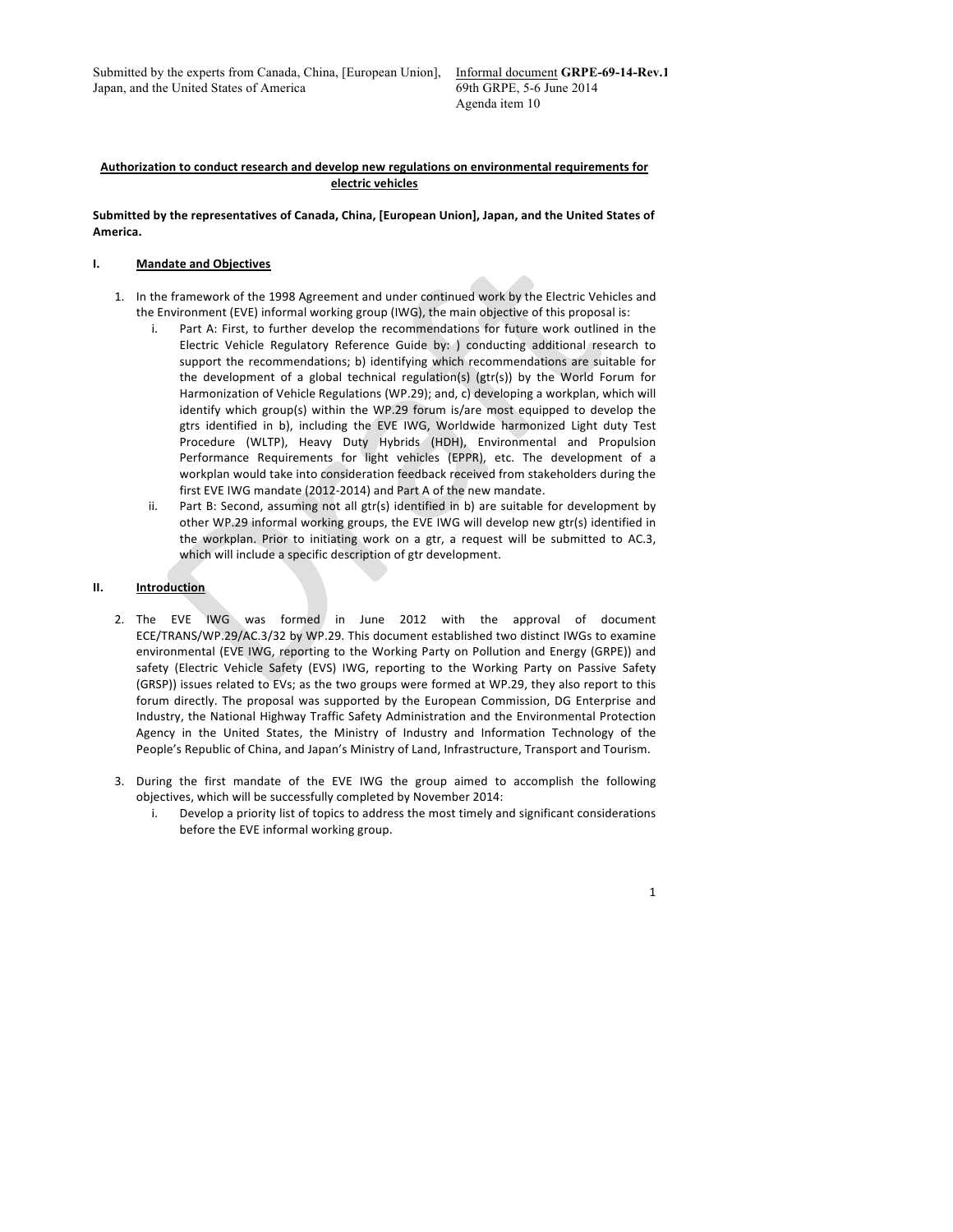- ii. Understand and document the current consideration of EVs under the work of other established informal working groups: Electric Vehicle Safety (EVS) IWG, WLTP IWG, HDH IWG, EPPR IWG, and VPSD IWG.
- iii. Establish a mechanism for sharing ongoing research and information sharing on topics related to EVs and the environment.
- iv. Develop a reference guide for environmentally-related EV requirements already established or being considered by contracting parties (EV Regulatory Reference Guide (ECE/TRANS/WP.29/GRPE/2014/13).
- 4. The Guide (ECE/TRANS/WP.29/GRPE/2014/13), based on the information provided by WP.29 Contracting Parties and IWGs, captured a snapshot of the existence of requirements relating to environmentally-related EV attributes at the time of the Guide's development (September 2013). As presented in Chapter 5 of the Guide, the analysis of such information led to the identification of gaps in requirements that could be addressed via the development of new gtrs, and/or via supplementation of gtrs that are currently under development (i.e. WLTP), and/or other suitable efforts, like research.
- 5. The recommended areas for future work in Chapter 5 of the Guide (ECE/TRANS/WP.29/GRPE/2014/13) were identified towards the end of the EVE IWG's first mandate, leaving the group little time to develop an appropriate workplan to develop gtrs. Also, the Guide did not assign responsibility for the completion of these recommendations. As outlined in document ECE/TRANS/WP.29/AC.3/32, both the EVS and EVE IWGs were established under the 1998 Agreement "...to create the basis for the possible development of a UN GTR", which is further defined in the EVE IWG's terms of reference (EVE-02-23e): "In its work the EVE informal working group may identify regulatory areas for the development of Global Technical Regulations (GTR) and as such would seek approval from AC.3 at that time to develop a GTR(s)."

# **III. Areas of work**

- 6. Therefore, a new mandate for the EVE IWG (separate from the EVS IWG) is desired to first conduct additional research to support the recommendations outlined in Chapter 5 of the Guide (ECE/TRANS/WP.29/GRPE/2014/13, 5.1 Vehicle range and energy consumption testing; 5.2 Method of stating energy consumption; 5.3 Battery performance and durability; and, 5.4 Battery recycling). This research will allow for the identification of which recommendations are suitable for the development of a gtr(s) by WP.29, and consequently the development of a workplan; the workplan will include identification of which group(s) within the WP.29 forum is/are most equipped to develop the gtrs, including the EVE IWG.
	- i. The successful development of a workplan will require the participation of, ideally, members from each GRPE informal working group, including WLTP, HDH, EPPR, etc.
	- ii. It is pertinent at this time to remember the scope of work during the first EVE IWG mandate, which was approved by WP.29 in document ECE/TRANS/WP.29/AC.3/32, was: "[to] share information about developing techniques...such as measuring the energy efficiency of future electric vehicles, battery durability, cold start performance and recharging performance...application of fuel economy standards to electric vehicles and measurement of upstream emissions could be discussed". This document also acknowledged a gap under the 1998 Agreement "...the exact method of measurement of emissions and energy efficiency has yet to be defined under the 1998 Agreement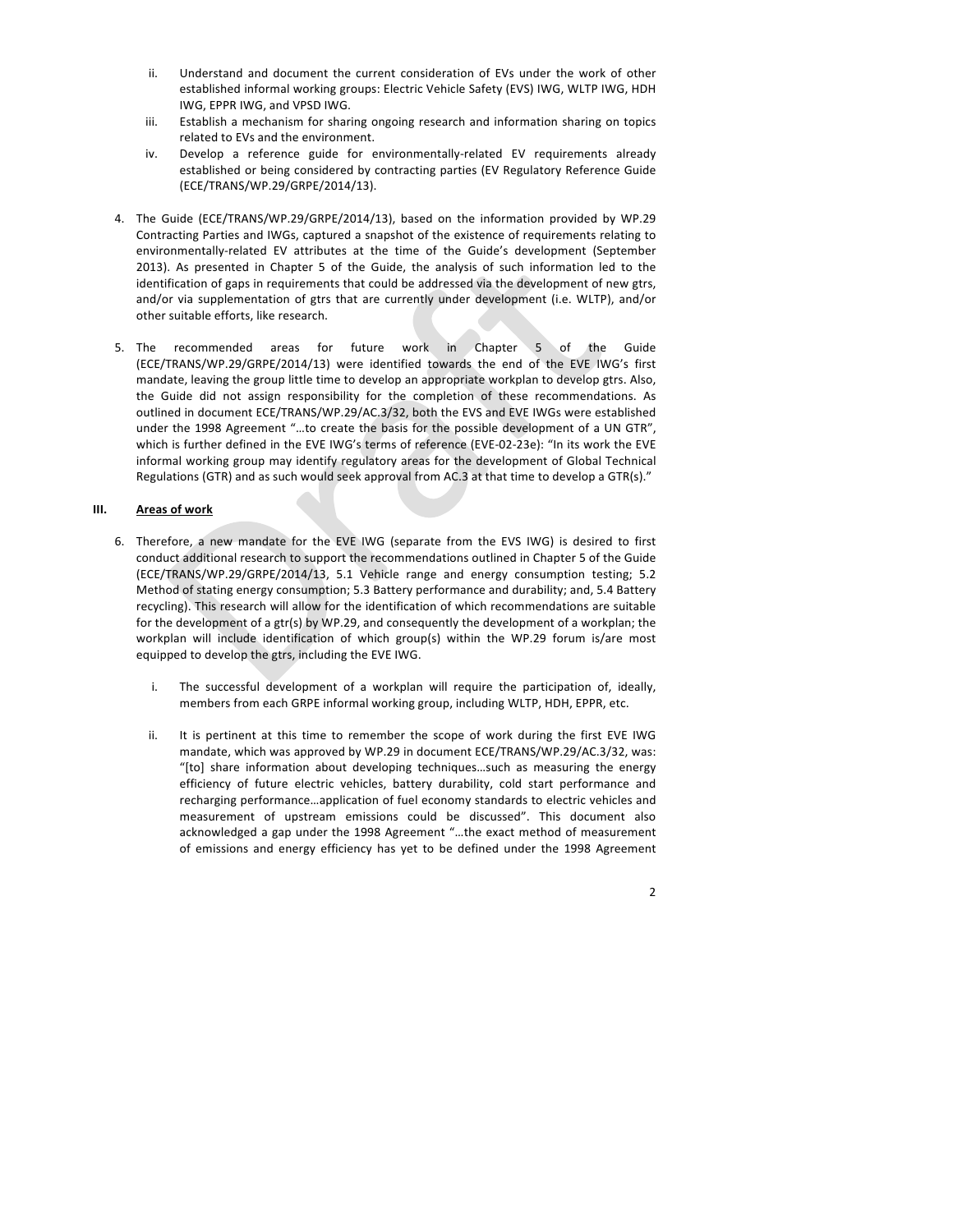(although there is ongoing work on test-cycle for hybrid electric vehicles in WLTP and HDH groups)".

- iii. Preliminary analysis of the recommendations in the Guide indicate that if the recommended work was to be completed by WP.29, some of the work involving EV test cycles and test procedures could be completed by the WLTP-E-Lab. sub-group. The WLTP IWG is currently starting phase 1b of the light vehicle gtr development, with planning for phase 2 starting in 2016; therefore, some of the Guide's recommendations could be carried out by the WLTP IWG in future Phase 2 and Phase 3 mandates. Thus, close cooperation with the WLTP-E-Lab. sub-group in this proposed work is essential.
- iv. However, preliminary analysis of the recommendations in the Guide also indicates that some of the work is not suitable for completion by the WLTP-E-Lab. sub-group. In these cases, it would be most appropriate for GRPE and WP.29 to consider whether the EVE IWG or any other WP.29 informal group could be tasked to pursue the development of new gtr(s), as the new gtr(s) would require expertise other than those present in the WLTP-E-Lab (see Section 1, para.1, ii. Part B). sub-group. Consultation with the WLTP IWG, including the WLTP-E-Lab. sub-group and the WLTP IWG co-sponsors (Japan and the European Commission), will be completed through Part A of this work. Consultation with WLTP will be especially important once the EVE IWG begins identifying which gtr(s) could be completed by specific WP.29 IWGs, including the EVE IWG. This consultation is to ensure that duplication of work is avoided and expert resources are used in the most efficient manner. Via this consultation process it will be decided if an 'EV expert group', as proposed by the European Commission in EVE-09-08e, is required to complete work.
- v. Preliminary analysis of the recommendations in the Guide also indicates that some work may not be suitable for completion by informal working groups under the GRPE and WP.29 because it is outside the scope of work. If there is disagreement among parties during workplan development as to which work is within or outside of the scope of WP.29, AC.3 will be approached for advice and/or decision. Also, prior to initiating work on a gtr, a request will be submitted to AC.3, which will include a specific description of gtr development.
- 7. As in its first mandate, the work of the EVE IWG group is expected to be highly connected to the activities of other WP.29 IWGs (in addition to WLTP). Again, it will be important to have a clear understanding of the mandates of other IWGs so that the EVE IWGs activities are unique or complement the activities of the other informal working groups. During its new mandate, the EVE IWG will continue to have regular updates from all related IWGs at its meetings to accomplish this. Cooperation with relevant researchers and technical experts will also be required for successful operation of the group.
- 8. The group will continue to report primarily to the GRPE, but also to the WP.29 forum.

#### **IV. Existing regulations**

9. The group will build upon information gathered to populate the EV Regulatory Reference Guide (ECE/TRANS/WP.29/GRPE/2014/13), including the use of information sharing presentations from EVE IWG meetings, with the aim of maintaining current knowledge of the global EV regulatory landscape.